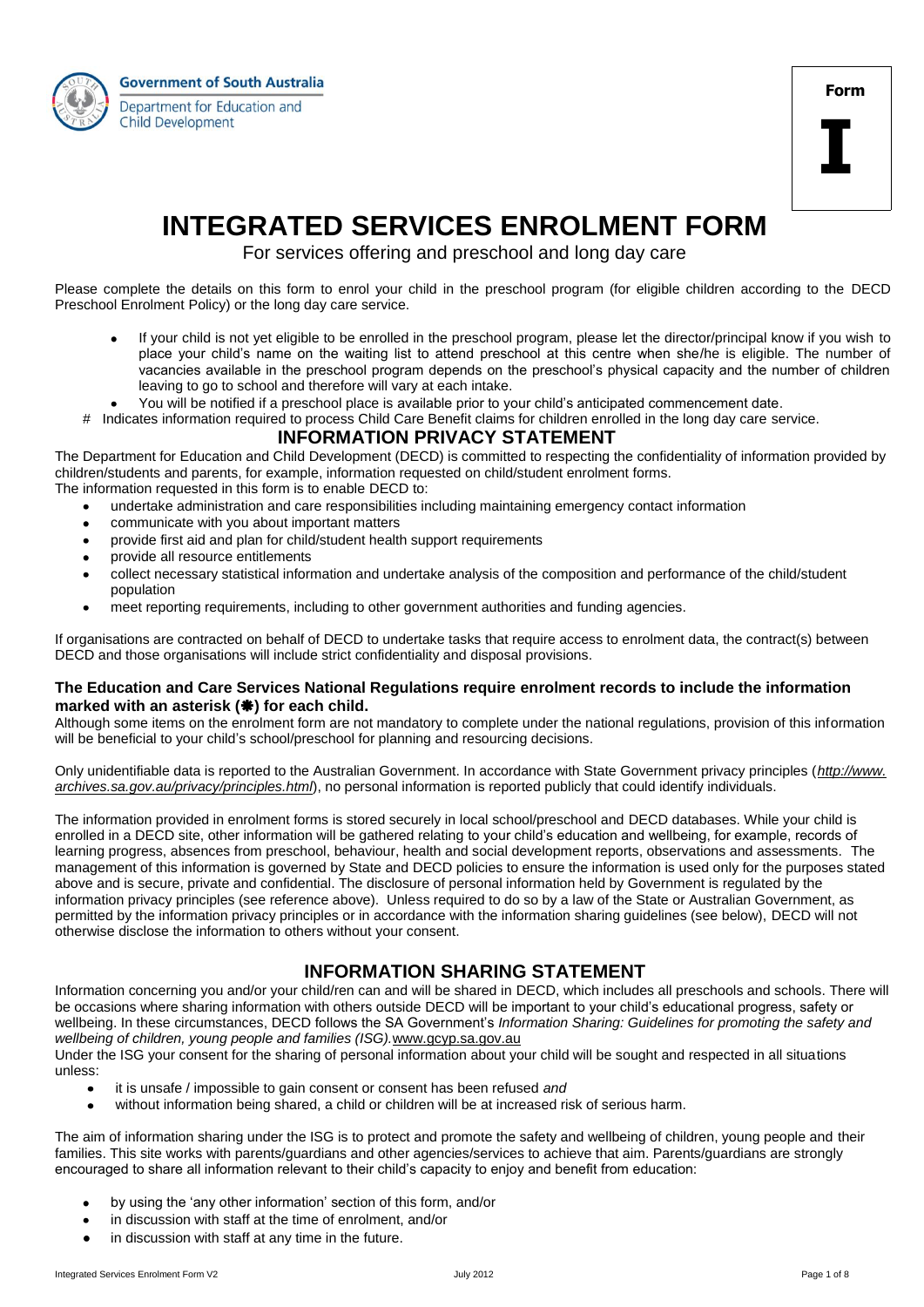| Group 4                                                                                                                                                                                                                                                                                                                                                                                                    | Group 3                                                                                                                                                                                                                                                                                                                                                                                                                                                                                                                                                   | <b>Group 2</b>                                                                                                                                                                                                                                                                                                                                                                                                                     | Group 1                                                                                                                                                                                                                                                                                                                                                                                                                                                                                                                                                                                                           |
|------------------------------------------------------------------------------------------------------------------------------------------------------------------------------------------------------------------------------------------------------------------------------------------------------------------------------------------------------------------------------------------------------------|-----------------------------------------------------------------------------------------------------------------------------------------------------------------------------------------------------------------------------------------------------------------------------------------------------------------------------------------------------------------------------------------------------------------------------------------------------------------------------------------------------------------------------------------------------------|------------------------------------------------------------------------------------------------------------------------------------------------------------------------------------------------------------------------------------------------------------------------------------------------------------------------------------------------------------------------------------------------------------------------------------|-------------------------------------------------------------------------------------------------------------------------------------------------------------------------------------------------------------------------------------------------------------------------------------------------------------------------------------------------------------------------------------------------------------------------------------------------------------------------------------------------------------------------------------------------------------------------------------------------------------------|
| <b>Other Occupations</b>                                                                                                                                                                                                                                                                                                                                                                                   | Trades and advanced/ intermediate clerical,<br>sales and service staff                                                                                                                                                                                                                                                                                                                                                                                                                                                                                    | Other business managers,<br>arts/media/sportspersons and associate<br>professionals                                                                                                                                                                                                                                                                                                                                                | Senior management in large business<br>organisation, government administration and<br>defence, and qualified professionals                                                                                                                                                                                                                                                                                                                                                                                                                                                                                        |
| <b>Drivers</b><br>mobile plant,<br>production/processing<br>machinery<br>other machinery operators.<br><b>Hospitality staff</b><br>hotel service supervisor<br>receptionist<br>waiter<br>bar attendant<br>kitchenhand<br>porter<br>housekeeper<br><b>Office assistants</b><br>typist<br>word processing<br>data entry<br>business machine operator<br>receptionist<br>office assistant<br>Sales assistants | Tradesmen/women<br>Generally have completed a 4 year<br>Trade Certificate, usually by<br>apprenticeship<br>All tradesmen/women are included in<br>this group<br><b>Clerks</b><br>bookkeeper<br>bank/PO clerk<br>statistical/actuarial<br>clerk, accounting/claims/audit clerk<br>payroll clerk<br>recording/registry/filing clerk<br>betting clerk<br>stores/inventory clerk<br>purchasing/order clerk<br>freight/ transport/shipping clerk<br>bond clerk<br>customs agent<br>customer services clerk, admissions<br>clerk<br><b>Skilled office staff</b> | Owner/manager<br>farm<br>construction<br>import/export<br>wholesale<br>manufacturing<br>transport<br>real estate business<br>Specialist manager<br>finance<br>Engineering<br>Production<br>Personnel<br>industrial relations<br>sales/marketing<br><b>Financial services manager</b><br>bank branch manager<br>finance/investment/insurance broker<br>credit/loans officer<br>Retail sales/services manager<br>shop petrol station | Senior executive/ manager/ department<br>head in industry, commerce, media or<br>other large organisation.<br>Public service manager<br>(Section head or above), regional director<br>health/education/police/fire services<br>administrator<br>Other administrator<br>school principal<br>faculty head/dean<br>library/museum/gallery director<br>research facility director<br><b>Defence Forces</b><br><b>Commissioned Officer</b><br><b>Professionals</b><br>generally have degree or higher<br>qualifications and experience in applying<br>knowledge to<br>• design, develop or operate complex<br>systems; |
| sales assistant<br>motor vehicle/caravan/parts<br>salesperson<br>checkout operator<br>cashier<br>bus/train conductor<br>ticket seller<br>service station attendant<br>car rental desk staff street<br>vendor<br>telemarketer<br>shelf stacker                                                                                                                                                              | secretary<br>personal assistant<br>desktop publishing operator<br>switchboard operator<br><b>Skilled sales staff</b><br>company sales representative<br>auctioneer<br>insurance agent/assessor/loss adjuster<br>market researcher<br><b>Skilled service staff</b><br>aged/disabled/refuge/child care worker                                                                                                                                                                                                                                               | restaurant club<br>hotel/motel cinema<br>theatre agency<br>Arts/media/sports<br>musician<br>actor<br>dancer<br>painter<br>potter<br>sculptor<br>journalist<br>author                                                                                                                                                                                                                                                               | • identify, treat and advise on problems;<br>• and teach others.<br>Health, Education, Law, Social Welfare,<br><b>Engineering, Science, Computing</b><br>professional.<br><b>Business</b><br>management consultant<br>business analyst<br>accountant<br>auditor                                                                                                                                                                                                                                                                                                                                                   |
| Assistant/aide<br>trades' assistant<br>school/teacher's aide<br>dental assistant<br>veterinary nurse<br>nursing assistant<br>museum/gallery attendant<br>usher<br>home helper<br>salon assistant<br>animal attendant                                                                                                                                                                                       | nanny<br>meter reader<br>parking inspector<br>postal worker<br>courier<br>travel agent<br>tour guide<br>flight attendant<br>fitness instructor<br>casino dealer/supervisor                                                                                                                                                                                                                                                                                                                                                                                | media presenter photographer<br>designer illustrator<br>proof reader sportsman/woman<br>coach trainer<br>sports official<br>Associate professionals<br>generally have diploma/technical<br>qualifications<br>support managers and<br>professionals.                                                                                                                                                                                | policy analyst<br>actuary<br>valuer<br>Air/sea transport<br>aircraft/ship's captain/officer/pilot<br>flight officer<br>flying instructor<br>air traffic controller                                                                                                                                                                                                                                                                                                                                                                                                                                                |
| <b>Labourers and related</b><br>workers<br><b>Defence Forces</b><br>other ranks below senior<br>NCO not included above                                                                                                                                                                                                                                                                                     |                                                                                                                                                                                                                                                                                                                                                                                                                                                                                                                                                           | Health, Education, Law, Social<br>Welfare, Engineering, Science,<br>Computing<br>technician/associate professional<br><b>Business/administration</b>                                                                                                                                                                                                                                                                               |                                                                                                                                                                                                                                                                                                                                                                                                                                                                                                                                                                                                                   |
| Agriculture, horticulture,<br>forestry, fishing, mining<br>worker<br>farm overseer<br>shearer.<br>wool/hide classer<br>farm hand<br>horse trainer<br>nurseryman<br>greenkeeper<br>gardener<br>tree surgeon<br>forestry/logging worker<br>miner<br>seafarer/fishing hand                                                                                                                                    |                                                                                                                                                                                                                                                                                                                                                                                                                                                                                                                                                           | recruitment/employment/<br>industrial relations/<br>training officer<br>marketing/ advertising specialist<br>market research analyst<br>technical sales representative<br>retail buyer<br>office/project manager<br><b>Defence Forces</b><br>senior Non-Commissioned officer                                                                                                                                                       |                                                                                                                                                                                                                                                                                                                                                                                                                                                                                                                                                                                                                   |
| Other worker                                                                                                                                                                                                                                                                                                                                                                                               | Parent's education, qualification and occupation                                                                                                                                                                                                                                                                                                                                                                                                                                                                                                          |                                                                                                                                                                                                                                                                                                                                                                                                                                    |                                                                                                                                                                                                                                                                                                                                                                                                                                                                                                                                                                                                                   |
| labourer<br>factory hand<br>storeman<br>guard                                                                                                                                                                                                                                                                                                                                                              | asked on all school enrolment forms.                                                                                                                                                                                                                                                                                                                                                                                                                                                                                                                      | The questions about each parent/guardian's education, qualifications and employment group are                                                                                                                                                                                                                                                                                                                                      |                                                                                                                                                                                                                                                                                                                                                                                                                                                                                                                                                                                                                   |
| cleaner<br>caretaker                                                                                                                                                                                                                                                                                                                                                                                       |                                                                                                                                                                                                                                                                                                                                                                                                                                                                                                                                                           |                                                                                                                                                                                                                                                                                                                                                                                                                                    | In South Australia this information is used in determining each school's Index of Educational Disadvantage                                                                                                                                                                                                                                                                                                                                                                                                                                                                                                        |

In South Australia this information is used in determining each school's Index of Educational Disadvantage (IED), which is linked to funding levels.

In the future this information may be used to determine resource allocations to Preschools.

laundry worker trolley collector car park attendant crossing supervisor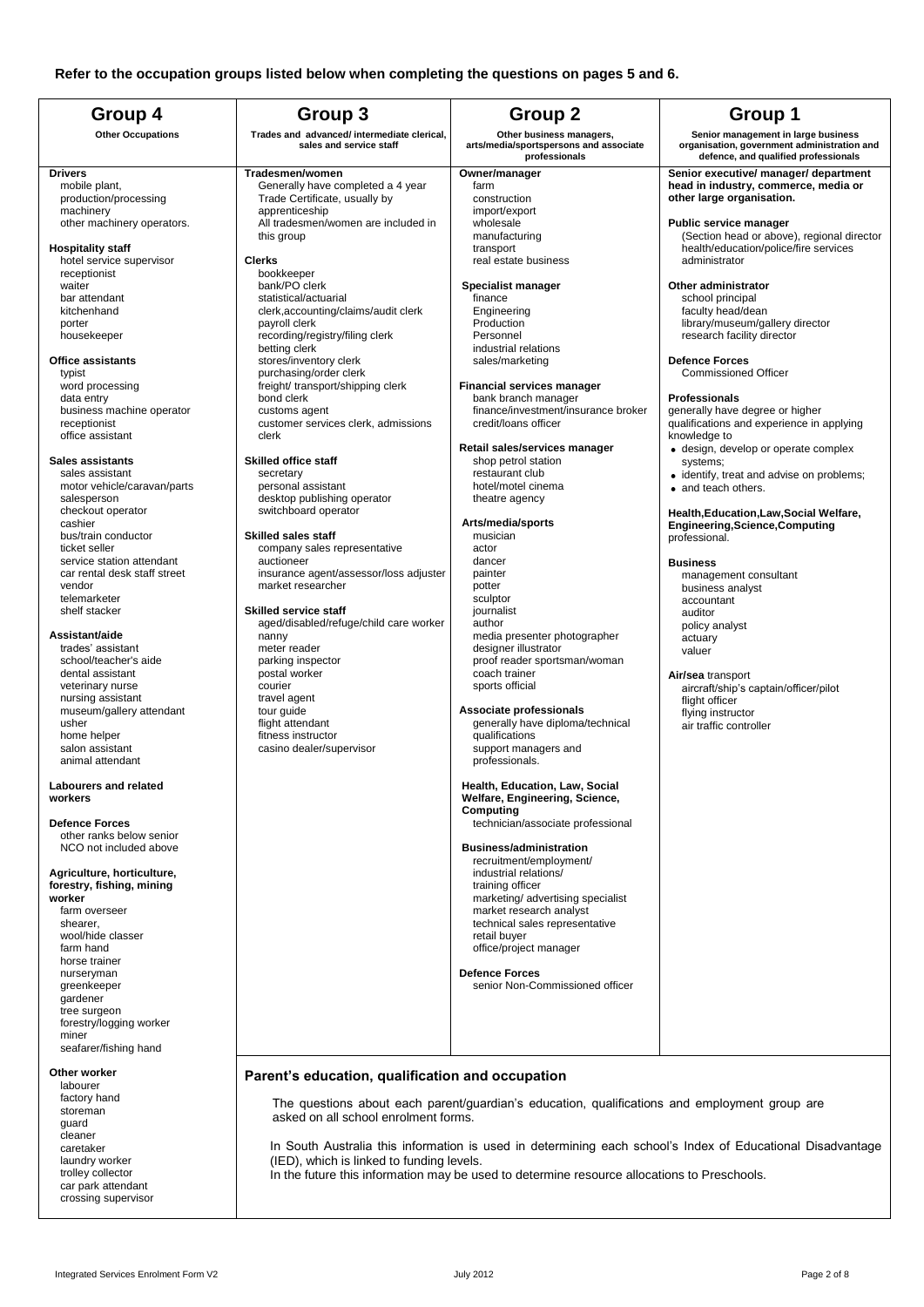| <b>Site details</b>                                                                                                                                                                                                                                                                                      |                                                                                                                                                                                                                                                                                                                                                                                                                                                                                              |
|----------------------------------------------------------------------------------------------------------------------------------------------------------------------------------------------------------------------------------------------------------------------------------------------------------|----------------------------------------------------------------------------------------------------------------------------------------------------------------------------------------------------------------------------------------------------------------------------------------------------------------------------------------------------------------------------------------------------------------------------------------------------------------------------------------------|
| Name of site:                                                                                                                                                                                                                                                                                            | Previously / also enrolled at:                                                                                                                                                                                                                                                                                                                                                                                                                                                               |
| <b>Child personal details</b>                                                                                                                                                                                                                                                                            |                                                                                                                                                                                                                                                                                                                                                                                                                                                                                              |
| *Surname/<br>Family name:<br><b>*First name:</b><br>Middle name:<br>Preferred name:<br>Main Contact<br>Contact<br>Mobile<br>Number:<br>Type:<br>Home Phone<br><b>Work Phone</b><br><b>Address</b><br>Child's residential address 1<br>*Address:<br>*Suburb/Town:                                         | Male    <br>*Gender:<br>Female  <br>*Date of birth:<br>Date of birth estimated:  <br>eCHIMS:<br>The eCHIMS number is made up of 8 numerals and is recorded in the child's blue book- 'My Health<br>Record' provided by CAFHS (note: May be labelled as CRN (Crib Reference Number)<br>$#$ CRN:<br>Customer Reference Number (CRN) Provided by Centrelink (9 numerals followed by 1 letter)<br>Child's residential address 2 (If in shared care)<br>*Address:<br>*Suburb/Town:                |
| *Postcode:                                                                                                                                                                                                                                                                                               | *Postcode:                                                                                                                                                                                                                                                                                                                                                                                                                                                                                   |
| <b>Cultural background</b>                                                                                                                                                                                                                                                                               | <b>School details</b>                                                                                                                                                                                                                                                                                                                                                                                                                                                                        |
| In which country was the child born?<br>Australia<br>Other<br>Please specify<br>If other, on what date did the child arrive in Australia?<br>If the child speaks a language other than English at home, what<br>languages (including English) does the child speak?                                      | When will the child start school?<br>Month/Term:<br>Year:<br>Or date (if known)<br>Which school do you intend to send the child to?<br><b>Custody</b>                                                                                                                                                                                                                                                                                                                                        |
| *Main language:                                                                                                                                                                                                                                                                                          |                                                                                                                                                                                                                                                                                                                                                                                                                                                                                              |
| *Other language/s:<br>*What is the child's cultural background?                                                                                                                                                                                                                                          | *Is the child under the guardianship of the Minister for<br>Education and Child Development (goM) or in alternative<br>care?                                                                                                                                                                                                                                                                                                                                                                 |
| Does the site need to be aware of any cultural or religious requirement?<br>Yes <br>No l<br>More information can be provided on page 8<br>Details:<br>*Is the child of Aboriginal or Torres Strait Islander origin?<br>$\Box$ Aboriginal<br>□ Torres Strait Islander                                     | $No$ $\Box$<br>Yes<br>If Yes, further details must be obtained from the confidential Families<br>SA-DECD Information sharing form as supplied to the preschool site<br>leader by the child's Families SA caseworker.<br>This form will provide the necessary information for data input.<br>*Are there any current court-sanctioned residency, parental<br>responsibility or contact orders relating to the child?<br>$No$    <br>$Yes$ $\Box$<br>If Yes, On what date was the order issued? |
| Aboriginal and Torres Strait Islander<br>Not Aboriginal or Torres Strait Islander<br>Not Stated<br><b>Parental status</b><br>Select one option that best describes the child's family type<br>Two parents home<br>Sole Parent / Male<br>Guardian(s)<br>Shared parenting<br>Sole Parent / Female<br>Other | Pease attach a copy of the order for the preschool's records.<br>Details: More information can be provided on page 8                                                                                                                                                                                                                                                                                                                                                                         |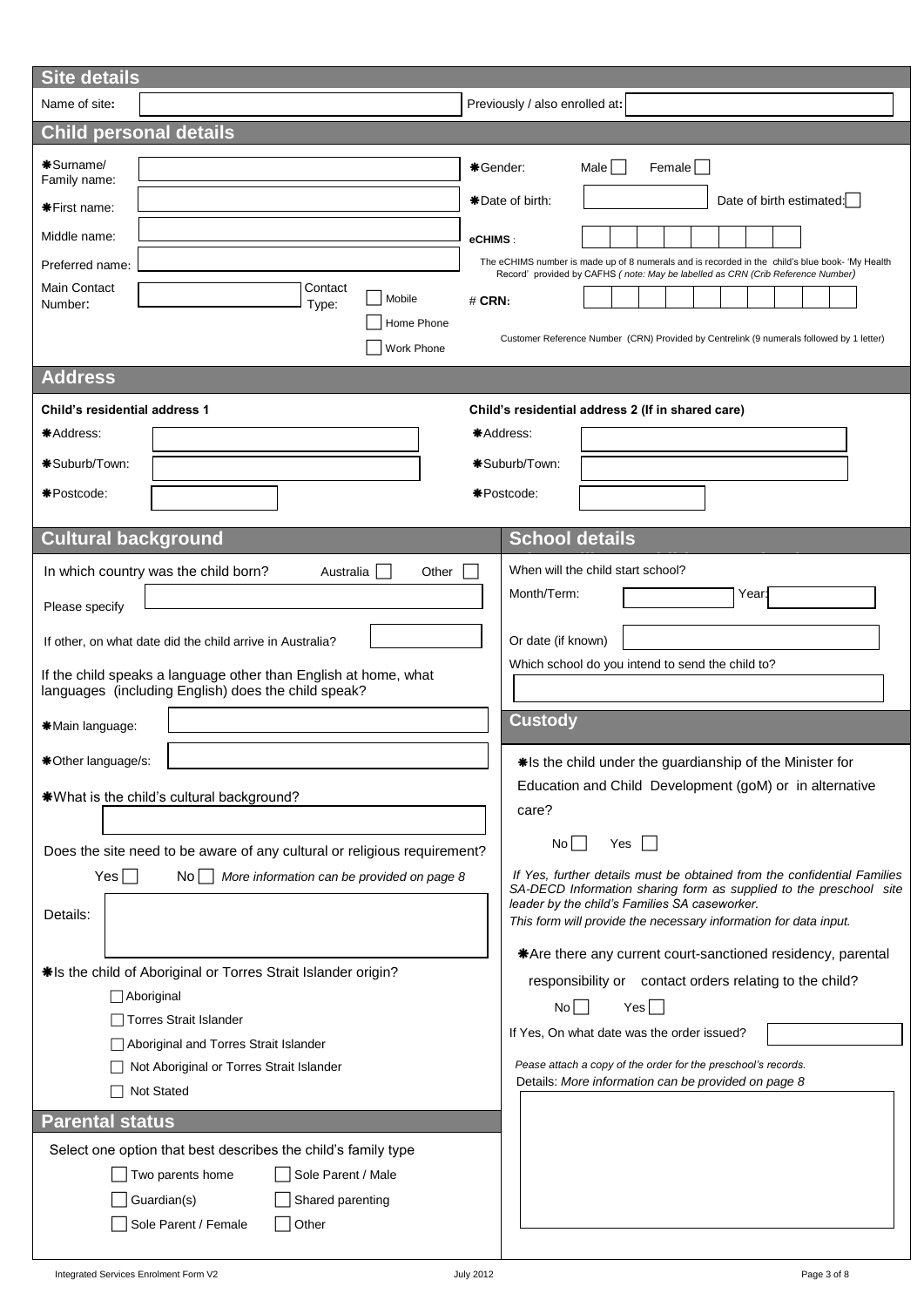| <b>Medical Conditions</b>                                    |                                                                                                             |                              |                                                                                                                                                                                                                                                                                           |    |
|--------------------------------------------------------------|-------------------------------------------------------------------------------------------------------------|------------------------------|-------------------------------------------------------------------------------------------------------------------------------------------------------------------------------------------------------------------------------------------------------------------------------------------|----|
|                                                              | *Does the child have a diagnosed medical condition that may require                                         |                              | Yes <br>Are there any health related dietary restrictions?                                                                                                                                                                                                                                | No |
| support?                                                     | Yes  <br>No                                                                                                 |                              | Details: More information can be provided on page 8                                                                                                                                                                                                                                       |    |
| If Yes, please tick relevant condition/s and provide details | (eg. inhaler for asthma, blood glucose monitoring for diabetes, Adrenaline auto-                            |                              |                                                                                                                                                                                                                                                                                           |    |
| injector for anaphylaxis)                                    |                                                                                                             |                              |                                                                                                                                                                                                                                                                                           |    |
| Asthma                                                       | Details:                                                                                                    |                              |                                                                                                                                                                                                                                                                                           |    |
| <b>Diabetes</b>                                              |                                                                                                             | Medicine:                    |                                                                                                                                                                                                                                                                                           |    |
| Continence                                                   |                                                                                                             |                              |                                                                                                                                                                                                                                                                                           |    |
| Medication                                                   |                                                                                                             |                              |                                                                                                                                                                                                                                                                                           |    |
|                                                              |                                                                                                             |                              |                                                                                                                                                                                                                                                                                           |    |
| Oral drinking/eating                                         |                                                                                                             |                              |                                                                                                                                                                                                                                                                                           |    |
| Other (specify)                                              |                                                                                                             |                              |                                                                                                                                                                                                                                                                                           |    |
|                                                              |                                                                                                             |                              |                                                                                                                                                                                                                                                                                           |    |
| <b>Allergies</b>                                             |                                                                                                             |                              |                                                                                                                                                                                                                                                                                           |    |
| *Does the child have any allergies?                          | $Yes$    <br>No                                                                                             |                              | Are there any allergy related dietary restrictions?<br>Yes                                                                                                                                                                                                                                | No |
| If Yes, please tick relevant allergy and provide details     |                                                                                                             |                              | Details: More information can be provided on page 8                                                                                                                                                                                                                                       |    |
| Bees                                                         | Details:                                                                                                    |                              |                                                                                                                                                                                                                                                                                           |    |
| Dairy Products                                               |                                                                                                             |                              |                                                                                                                                                                                                                                                                                           |    |
| Gluten                                                       |                                                                                                             |                              |                                                                                                                                                                                                                                                                                           |    |
| <b>Nuts</b>                                                  |                                                                                                             |                              | Medicine (eg. Adrenaline auto-injector for anaphylaxis)                                                                                                                                                                                                                                   |    |
| Penicillin                                                   |                                                                                                             |                              |                                                                                                                                                                                                                                                                                           |    |
| Yeast                                                        |                                                                                                             |                              |                                                                                                                                                                                                                                                                                           |    |
| Other (specify)                                              |                                                                                                             |                              |                                                                                                                                                                                                                                                                                           |    |
| <b>Details of child's Doctor / Clinic</b>                    |                                                                                                             |                              |                                                                                                                                                                                                                                                                                           |    |
|                                                              |                                                                                                             |                              |                                                                                                                                                                                                                                                                                           |    |
| *Doctor / Clinic name                                        |                                                                                                             | *Address:                    |                                                                                                                                                                                                                                                                                           |    |
|                                                              |                                                                                                             |                              |                                                                                                                                                                                                                                                                                           |    |
| *Phone number:                                               |                                                                                                             | *Suburb/Town:                | <b>*</b> Postcode:                                                                                                                                                                                                                                                                        |    |
|                                                              |                                                                                                             |                              |                                                                                                                                                                                                                                                                                           |    |
| <b>Immunisations</b>                                         |                                                                                                             |                              |                                                                                                                                                                                                                                                                                           |    |
|                                                              |                                                                                                             |                              |                                                                                                                                                                                                                                                                                           |    |
|                                                              |                                                                                                             |                              |                                                                                                                                                                                                                                                                                           |    |
| *Has the child received all scheduled immunisations? Yes     | No l                                                                                                        |                              |                                                                                                                                                                                                                                                                                           |    |
|                                                              |                                                                                                             |                              | (Note: Schedule as determined by Medicare National Immunisation Program, available from http://www.medicareaustralia.gov.au/provider/patients/acir/schedule.jsp)                                                                                                                          |    |
|                                                              | Note: If not, the child may need to be excluded from the site during outbreaks of some infectious diseases. |                              |                                                                                                                                                                                                                                                                                           |    |
|                                                              | <b>Health Care / Medical Management / Medication Plan</b>                                                   |                              |                                                                                                                                                                                                                                                                                           |    |
|                                                              |                                                                                                             |                              |                                                                                                                                                                                                                                                                                           |    |
|                                                              |                                                                                                             |                              | * If the child has any individual emergency or routine health care / medical management needs (e.g. seizure management, toilet support,<br>diabetes management, supervision of medication, anaphylaxis first aid) the site will need a health care / medical management / medication plan |    |
| from the treating doctor / health professional.              |                                                                                                             |                              |                                                                                                                                                                                                                                                                                           |    |
| Health care / Medical management plan attached               | Yes <br>No                                                                                                  | If not, it MUST be provided. |                                                                                                                                                                                                                                                                                           |    |
|                                                              |                                                                                                             |                              |                                                                                                                                                                                                                                                                                           |    |
|                                                              | <b>Additional Needs &amp; Diagnosed Disabilities</b>                                                        |                              |                                                                                                                                                                                                                                                                                           |    |
|                                                              | *Does the child have an additional need or diagnosed disability?<br>Yes                                     | No                           | If Yes, please provide details                                                                                                                                                                                                                                                            |    |
| <b>Autistic Disorder</b>                                     | Significant challenging behaviour                                                                           | Details:                     | More information can be provided on page 8                                                                                                                                                                                                                                                |    |
| Global developmental delay                                   | Speech and language impairment                                                                              |                              |                                                                                                                                                                                                                                                                                           |    |
| Hearing impairment                                           | Visual impairment                                                                                           |                              |                                                                                                                                                                                                                                                                                           |    |
| Physical impairment                                          | Undiagnosed significant need                                                                                |                              |                                                                                                                                                                                                                                                                                           |    |
|                                                              |                                                                                                             |                              |                                                                                                                                                                                                                                                                                           |    |
| Agencies involved:                                           |                                                                                                             |                              |                                                                                                                                                                                                                                                                                           |    |
| Contact person:                                              |                                                                                                             |                              |                                                                                                                                                                                                                                                                                           |    |
| Phone number:                                                |                                                                                                             |                              |                                                                                                                                                                                                                                                                                           |    |
| Email address:                                               |                                                                                                             |                              |                                                                                                                                                                                                                                                                                           |    |
|                                                              |                                                                                                             |                              |                                                                                                                                                                                                                                                                                           |    |
| Support received:                                            |                                                                                                             |                              |                                                                                                                                                                                                                                                                                           |    |
|                                                              |                                                                                                             |                              |                                                                                                                                                                                                                                                                                           |    |
|                                                              | Do you have any concerns about the child's development?<br>Yes                                              | No                           | (eg, behaviour, personal care needs, language skills)                                                                                                                                                                                                                                     |    |
| If Yes, please provide details.                              | More information can be provided on page 8                                                                  |                              |                                                                                                                                                                                                                                                                                           |    |
|                                                              |                                                                                                             |                              |                                                                                                                                                                                                                                                                                           |    |
|                                                              |                                                                                                             |                              |                                                                                                                                                                                                                                                                                           |    |
|                                                              |                                                                                                             |                              |                                                                                                                                                                                                                                                                                           |    |
|                                                              |                                                                                                             |                              |                                                                                                                                                                                                                                                                                           |    |
|                                                              |                                                                                                             |                              |                                                                                                                                                                                                                                                                                           |    |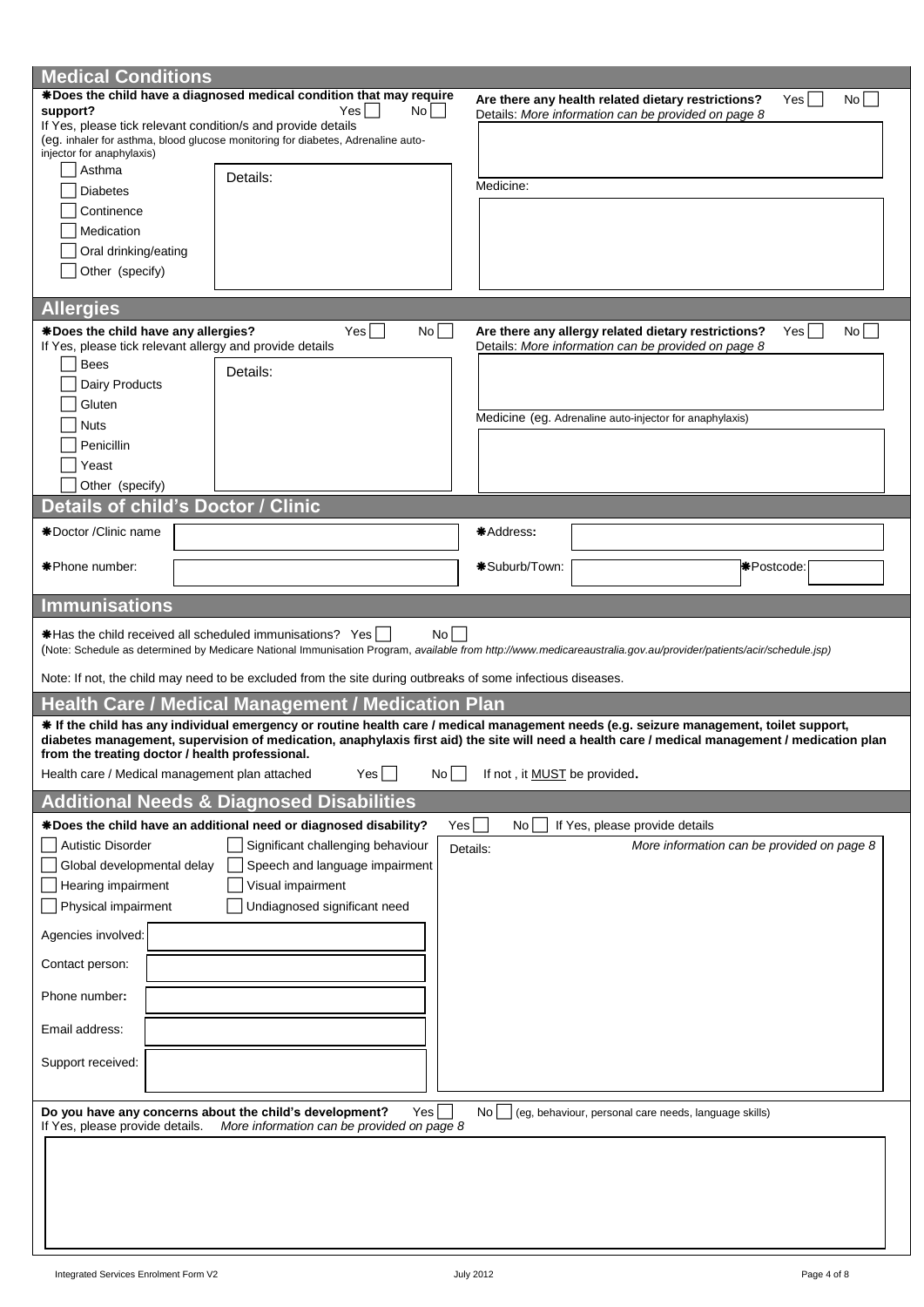| Parent 1 / Guardian 1<br>(Birth or Adoptive parent)                                                                                                                                                                                                                                                                                                                                                                                                                                                                                                                                                                                                                                 |                                                                                                                                                                                                                                                                                                                                                                                                                                                                                                                                                                                                                                                                                |
|-------------------------------------------------------------------------------------------------------------------------------------------------------------------------------------------------------------------------------------------------------------------------------------------------------------------------------------------------------------------------------------------------------------------------------------------------------------------------------------------------------------------------------------------------------------------------------------------------------------------------------------------------------------------------------------|--------------------------------------------------------------------------------------------------------------------------------------------------------------------------------------------------------------------------------------------------------------------------------------------------------------------------------------------------------------------------------------------------------------------------------------------------------------------------------------------------------------------------------------------------------------------------------------------------------------------------------------------------------------------------------|
| Relationship to child:                                                                                                                                                                                                                                                                                                                                                                                                                                                                                                                                                                                                                                                              |                                                                                                                                                                                                                                                                                                                                                                                                                                                                                                                                                                                                                                                                                |
| Contact priority<br>Main caregiver<br>Contact details must be provided<br>Account payee<br>It will be presumed that persons listed as parents/guardians will be also be Emergency Contacts and are Authorised to collect the child unless otherwise stated.                                                                                                                                                                                                                                                                                                                                                                                                                         | If someone other than Parent 1/ Guardian 1 or Parent 2 / Guardian 2 is the account payee, please complete the section on page 7                                                                                                                                                                                                                                                                                                                                                                                                                                                                                                                                                |
| <b>Name</b>                                                                                                                                                                                                                                                                                                                                                                                                                                                                                                                                                                                                                                                                         | <b>Employment</b>                                                                                                                                                                                                                                                                                                                                                                                                                                                                                                                                                                                                                                                              |
| Mr/Mrs/Ms/Other<br><b>*First name:</b><br>*Surname/<br>Family name:<br># Date of Birth:<br>Gender:<br>Female<br>Male<br># Will parent 2/guardian 2 be claiming CCB?<br>$No$    <br>Yes  <br>If yes, CRN must be provided.<br>$#$ CRN:<br>Customer Reference Number (CRN) Provided by Centrelink (9 numerals followed by 1 letter<br># Indicate how many (if any) children you are claiming<br>CCB for at another approved childcare service.<br><b>Correspondence</b><br>If Parent 1/ Guardian 1 does not reside with the child, please indicate the<br>type of correspondence this person wishes to receive:<br>$\Box$ Child reports<br>$\Box$ Site information (e.g. newsletters) | <b>Current Employment Status</b><br>Employed (casual)<br>Employed (full-time)<br>Employed (parental leave)<br>Employed (part-time)<br>Homemaker (not employed in paid workforce)<br>Other<br>Pension or benefit recipient<br>Self-employed<br>Student<br>Unemployed<br>What is the occupation group of Parent 1 / Guardian 1?<br>Please select the appropriate parental occupation group<br>from the list on page 2.<br>If the person is not currently in paid work but has had a job in the last 12 months or<br>has retired in the last 12 months, please use the person's last occupation.<br>If the person has not been in paid work in the last12 months, enter '8' above |
| Preferred method of receiving this correspondence<br>$\sqcap$ In writing<br>Email (provide email address)                                                                                                                                                                                                                                                                                                                                                                                                                                                                                                                                                                           |                                                                                                                                                                                                                                                                                                                                                                                                                                                                                                                                                                                                                                                                                |
| <b>Contact Details</b>                                                                                                                                                                                                                                                                                                                                                                                                                                                                                                                                                                                                                                                              | <b>Education</b>                                                                                                                                                                                                                                                                                                                                                                                                                                                                                                                                                                                                                                                               |
| *Mobile phone:<br><b>*Home phone:</b><br><b>*Work phone:</b><br>Email address:                                                                                                                                                                                                                                                                                                                                                                                                                                                                                                                                                                                                      | What is the highest year of primary or secondary school Parent 1 /<br>Guardian 1 has completed?<br>Year 12 or equivalent<br>Year 11 or equivalent<br>Year 10 or equivalent<br>Year 9 or equivalent or below<br>(For persons who have never attended school, select 'Year 9 or equivalent or below')<br>What is the level of the highest qualification Parent 1/ Guardian 1 has<br>completed?<br>Bachelor Degree or above<br>Advanced Diploma / Diploma<br>Certificate I to IV (including trade certificate)<br>No non-school qualification<br>Refer to page 2 for more information about these questions and how<br>the information is used.                                   |
| <b>Address</b>                                                                                                                                                                                                                                                                                                                                                                                                                                                                                                                                                                                                                                                                      | Languages spoken & Cultural background                                                                                                                                                                                                                                                                                                                                                                                                                                                                                                                                                                                                                                         |
| <b>*Residential address</b><br>Same as child's residential address 1 recorded on page 3<br>Same as child's residential address 2 recorded on page 3<br>If Parent 1/ Guardian 1 does not reside with the child please provide<br><b>Residential address</b><br>*Address:<br>*Suburb/Town:<br>*Postcode:<br>Mailing address (if different from residential address)                                                                                                                                                                                                                                                                                                                   | If Parent 1 / Guardian 1 speaks a language other than English at home,<br>what is the main language spoken?<br>Does Parent 1 / Guardian 1 require an interpreter? No<br>Yes    <br>*What is the cultural background of Parent 1/ Guardian 1?                                                                                                                                                                                                                                                                                                                                                                                                                                   |
| Address:                                                                                                                                                                                                                                                                                                                                                                                                                                                                                                                                                                                                                                                                            |                                                                                                                                                                                                                                                                                                                                                                                                                                                                                                                                                                                                                                                                                |
| Suburb/Town:                                                                                                                                                                                                                                                                                                                                                                                                                                                                                                                                                                                                                                                                        |                                                                                                                                                                                                                                                                                                                                                                                                                                                                                                                                                                                                                                                                                |
| Postcode:                                                                                                                                                                                                                                                                                                                                                                                                                                                                                                                                                                                                                                                                           |                                                                                                                                                                                                                                                                                                                                                                                                                                                                                                                                                                                                                                                                                |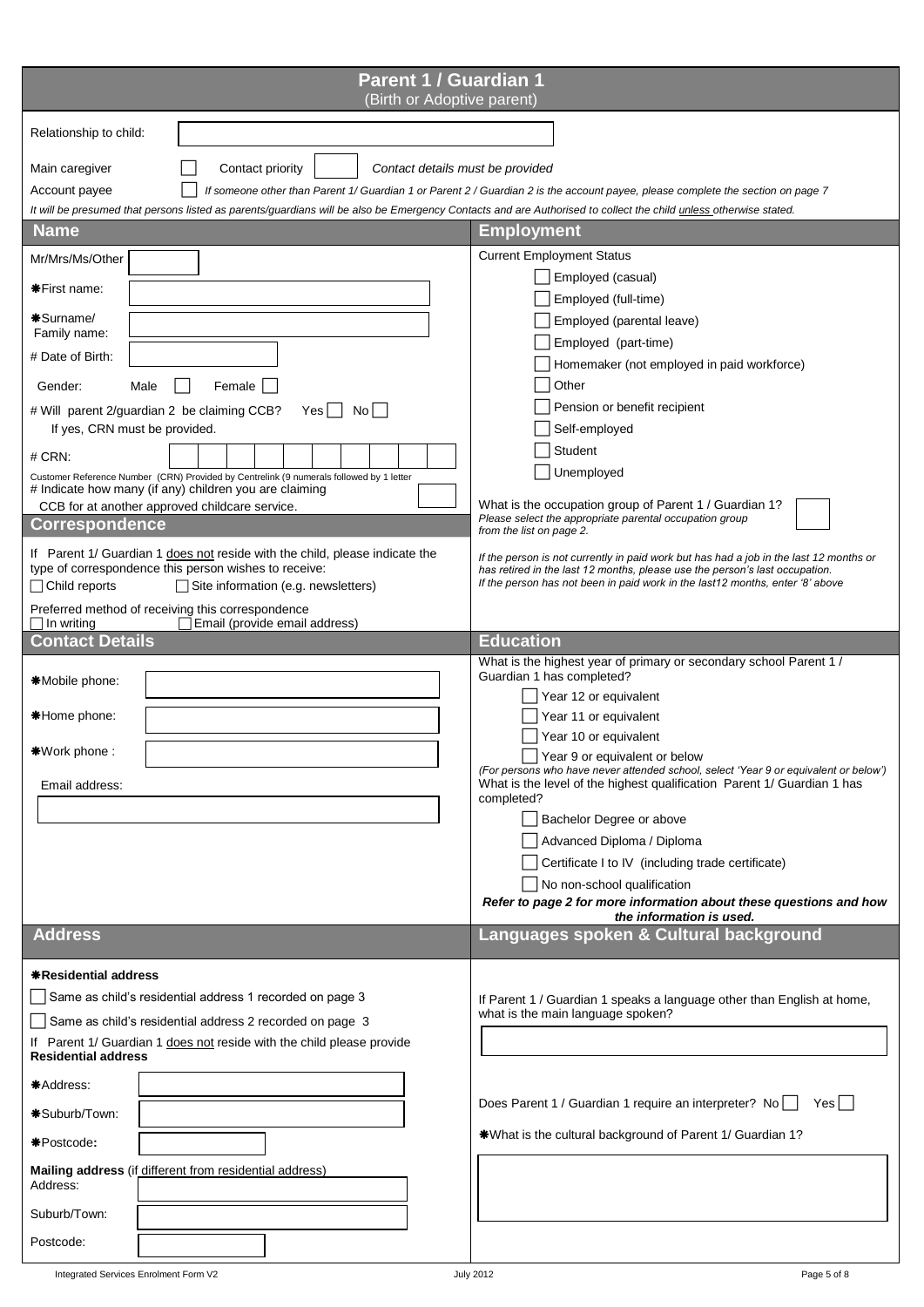| <b>Parent 2 / Guardian 2</b><br>(Birth or Adoptive parent)                                                                                                                     |                                                                                                                                                                       |
|--------------------------------------------------------------------------------------------------------------------------------------------------------------------------------|-----------------------------------------------------------------------------------------------------------------------------------------------------------------------|
| Relationship to child:                                                                                                                                                         |                                                                                                                                                                       |
|                                                                                                                                                                                |                                                                                                                                                                       |
| Main caregiver<br>Contact priority<br>Contact details must be provided                                                                                                         |                                                                                                                                                                       |
| Account payee                                                                                                                                                                  | If someone other than Parent 1/ Guardian 1 or Parent 2 / Guardian 2 is the account payee, please complete the section on page 7                                       |
| It will be presumed that persons listed as parents/guardians will be also be Emergency Contacts and are Authorised to collect the child unless otherwise stated<br><b>Name</b> | Employment                                                                                                                                                            |
| Mr/Mrs/Ms/Other                                                                                                                                                                | <b>Current Employment Status</b>                                                                                                                                      |
|                                                                                                                                                                                | Employed (casual)                                                                                                                                                     |
| <b>*First name:</b>                                                                                                                                                            | Employed (full-time)                                                                                                                                                  |
| *Surname/                                                                                                                                                                      | Employed (parental leave)                                                                                                                                             |
| Family name:                                                                                                                                                                   | Employed (part-time)                                                                                                                                                  |
| # Date of Birth:                                                                                                                                                               | Homemaker (not employed in paid workforce)<br>Other                                                                                                                   |
| Gender:<br>Female<br>Male                                                                                                                                                      | Pension or benefit recipient                                                                                                                                          |
| # Will parent 2/guardian 2 be claiming CCB?<br>Yes    <br>Nol I                                                                                                                | Self-employed                                                                                                                                                         |
| If yes, CRN must be provided.                                                                                                                                                  | Student                                                                                                                                                               |
| $#$ CRN:                                                                                                                                                                       | Unemployed                                                                                                                                                            |
| Customer Reference Number (CRN) Provided by Centrelink (9 numerals followed by 1 letter<br># Indicate how many (if any) children you are claiming                              | What is the occupation group of Parent 2 / Guardian 2?                                                                                                                |
| CCB for at another approved childcare service.                                                                                                                                 | Please select the appropriate parental occupation group<br>from the list on page 2.                                                                                   |
| <b>Correspondence</b>                                                                                                                                                          |                                                                                                                                                                       |
| If Parent 2 / Guardian 2 does not reside with the child, please indicate the                                                                                                   | If the person is not currently in paid work but has had a job in the last 12 months or<br>has retired in the last 12 months, please use the person's last occupation. |
| type of correspondence this person wishes to receive:<br>Child reports<br>Site information (e.g. newsletters)                                                                  | If the person has not been in paid work in the last 12 months, enter '8' above.                                                                                       |
| Preferred method of receiving this correspondence                                                                                                                              |                                                                                                                                                                       |
| In writing<br>Email (provide email address)                                                                                                                                    |                                                                                                                                                                       |
| <b>Contact Details</b>                                                                                                                                                         | <b>Education</b>                                                                                                                                                      |
|                                                                                                                                                                                | What is the highest year of primary or secondary school Parent 2 /                                                                                                    |
| *Mobile phone:                                                                                                                                                                 | Guardian 2 has completed?                                                                                                                                             |
| *Home phone:                                                                                                                                                                   | Year 12 or equivalent                                                                                                                                                 |
|                                                                                                                                                                                | Year 11 or equivalent<br>Year 10 or equivalent                                                                                                                        |
| *Work phone:                                                                                                                                                                   | Year 9 or equivalent or below                                                                                                                                         |
| Email address:                                                                                                                                                                 | (For persons who have never attended school, select 'Year 9 or equivalent or below')<br>What is the level of the highest qualification Parent 2/ Guardian 2 has       |
|                                                                                                                                                                                | completed?                                                                                                                                                            |
|                                                                                                                                                                                | Bachelor Degree or above                                                                                                                                              |
|                                                                                                                                                                                | Advanced Diploma / Diploma                                                                                                                                            |
|                                                                                                                                                                                | Certificate I to IV (including trade certificate)                                                                                                                     |
|                                                                                                                                                                                | No non-school qualification<br>Refer to page 2 for more information about these questions and how                                                                     |
|                                                                                                                                                                                | the information is used.                                                                                                                                              |
| <b>Address</b>                                                                                                                                                                 | Languages spoken & Cultural background                                                                                                                                |
| <b>*Residential address</b>                                                                                                                                                    | If Parent 2 / Guardian 2 speaks a language other than English at home,                                                                                                |
| Same as child's residential address 1 recorded on page 3                                                                                                                       | what is the main language spoken?                                                                                                                                     |
| Same as child's residential address 2 recorded on page 3<br>If Parent 2/ Guardian 2 does not reside with the child please provide                                              |                                                                                                                                                                       |
| <b>Residential address</b><br>*Address:                                                                                                                                        | Does Parent 2 / Guardian 2 require an interpreter?<br>Yesl<br>No l                                                                                                    |
| *Suburb/Town:                                                                                                                                                                  | *What is the cultural background of Parent 2 / Guardian 2?                                                                                                            |
|                                                                                                                                                                                |                                                                                                                                                                       |
| *Postcode:                                                                                                                                                                     |                                                                                                                                                                       |
| Mailing address (if different from residential address)                                                                                                                        |                                                                                                                                                                       |
| Address:                                                                                                                                                                       |                                                                                                                                                                       |
| Suburb/Town:                                                                                                                                                                   |                                                                                                                                                                       |
| Postcode:                                                                                                                                                                      |                                                                                                                                                                       |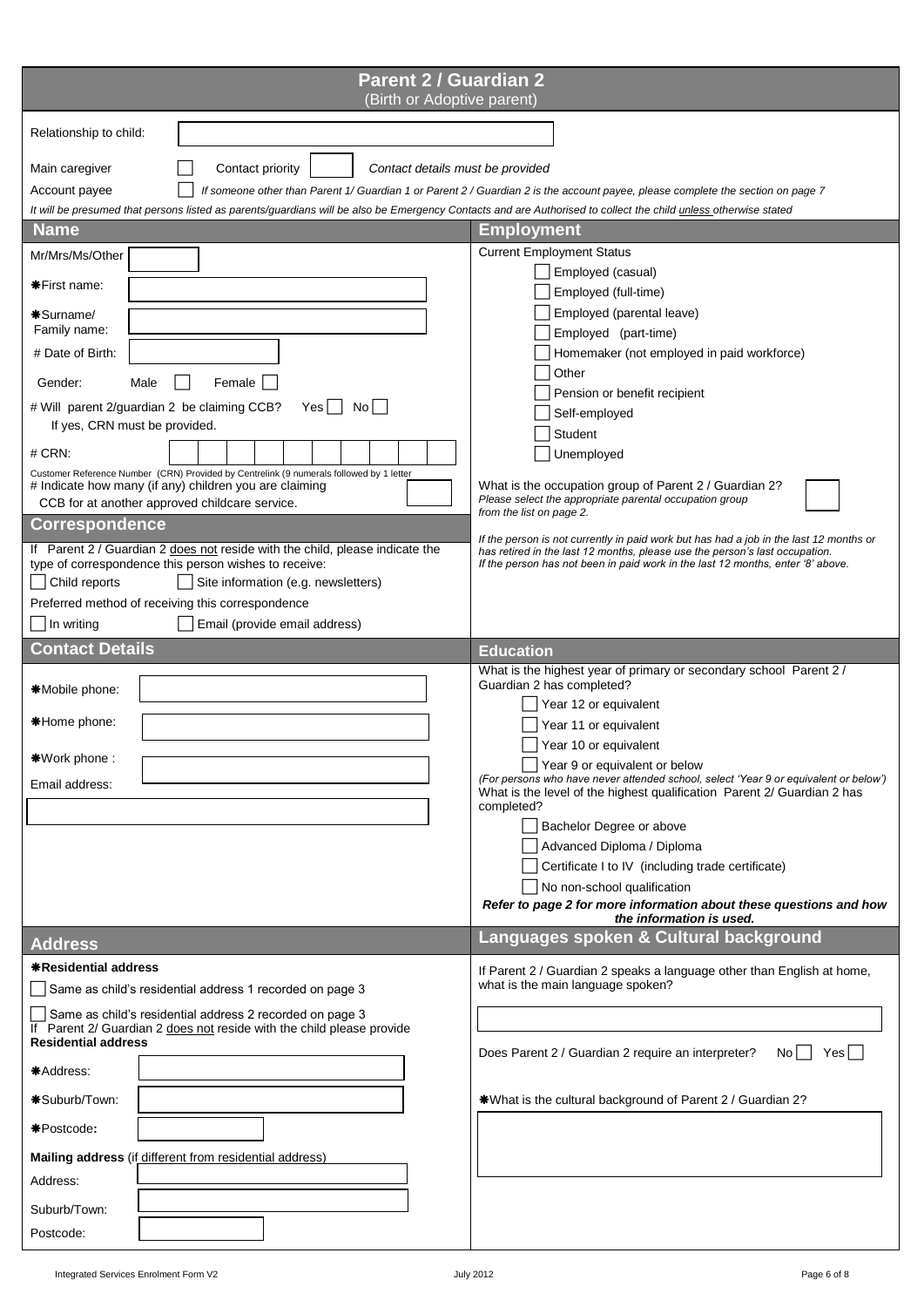# **Emergency contacts if parent or guardian cannot be contacted Note: Includes authority to collect the child and permission to provide overnight care**  (at least one emergency contact must be provided)

| Relationship: |                                                                                                                      | Contact priority:                                                                                                                                                    | Relationship: |                                                                                       |           | Contact priority:                                                |
|---------------|----------------------------------------------------------------------------------------------------------------------|----------------------------------------------------------------------------------------------------------------------------------------------------------------------|---------------|---------------------------------------------------------------------------------------|-----------|------------------------------------------------------------------|
| Name:         |                                                                                                                      |                                                                                                                                                                      | Name:         |                                                                                       |           |                                                                  |
| Gender:       | Female $\Box$<br>Male                                                                                                |                                                                                                                                                                      | Gender:       | Male<br>Female                                                                        |           |                                                                  |
| Mobile phone: |                                                                                                                      |                                                                                                                                                                      | Mobile phone: |                                                                                       |           |                                                                  |
| Home phone:   |                                                                                                                      |                                                                                                                                                                      | Home phone:   |                                                                                       |           |                                                                  |
| Work phone:   |                                                                                                                      |                                                                                                                                                                      | Work phone:   |                                                                                       |           |                                                                  |
| Address:      |                                                                                                                      |                                                                                                                                                                      | Address:      |                                                                                       |           |                                                                  |
| Suburb/Town:  |                                                                                                                      | Postcode:                                                                                                                                                            | Suburb/Town:  |                                                                                       | Postcode: |                                                                  |
| Relationship: |                                                                                                                      | Contact priority:                                                                                                                                                    | Relationship: |                                                                                       |           | Contact priority:                                                |
| Name:         |                                                                                                                      |                                                                                                                                                                      | Name:         |                                                                                       |           |                                                                  |
| Gender:       | Male    <br>Female $\Box$                                                                                            |                                                                                                                                                                      | Gender:       | Female $\Box$<br>Male                                                                 |           |                                                                  |
| Mobile phone: |                                                                                                                      |                                                                                                                                                                      | Mobile phone: |                                                                                       |           |                                                                  |
| Home phone:   |                                                                                                                      |                                                                                                                                                                      | Home phone:   |                                                                                       |           |                                                                  |
| Work phone:   |                                                                                                                      |                                                                                                                                                                      | Work phone:   |                                                                                       |           |                                                                  |
| Address:      |                                                                                                                      |                                                                                                                                                                      | Address:      |                                                                                       |           |                                                                  |
| Suburb/Town:  |                                                                                                                      | Postcode:                                                                                                                                                            | Suburb/Town:  |                                                                                       | Postcode: |                                                                  |
|               | <b>Account payee</b>                                                                                                 | If other than Parent 1/ Guardian 1 or Parent 2 / Guardian 2                                                                                                          |               | <b>Authority to collect child only</b><br>an emergency (e.g. child care centre staff) |           | Note: Authorised to collect the child but not to be contacted in |
| Relationship: |                                                                                                                      | Contact priority:                                                                                                                                                    | Relationship: |                                                                                       |           |                                                                  |
| Name:         |                                                                                                                      |                                                                                                                                                                      | Name:         |                                                                                       |           |                                                                  |
| Gender:       | Male<br>Female                                                                                                       |                                                                                                                                                                      | Gender:       | Male $ $<br>Female                                                                    |           |                                                                  |
| Mobile phone: |                                                                                                                      |                                                                                                                                                                      | Mobile phone: |                                                                                       |           |                                                                  |
| Home phone:   |                                                                                                                      |                                                                                                                                                                      | Home phone:   |                                                                                       |           |                                                                  |
| Work phone:   |                                                                                                                      |                                                                                                                                                                      | Work phone:   |                                                                                       |           |                                                                  |
| Address:      |                                                                                                                      |                                                                                                                                                                      | Address:      |                                                                                       |           |                                                                  |
| Suburb/Town:  |                                                                                                                      | Postcode:                                                                                                                                                            | Suburb/Town:  |                                                                                       | Postcode: |                                                                  |
|               |                                                                                                                      | <b>Parent/Guardian Signatures</b><br>I/We understand that the entitlement to DECD funded preschool is for an average of 15 hours per week over 40 weeks of the year. |               |                                                                                       |           |                                                                  |
|               |                                                                                                                      | I / We declare that the child I am / we are enrolling is not already accessing a DECD funded preschool program with an entitlement of 15 hours per                   |               |                                                                                       |           |                                                                  |
|               | week from another service provider.                                                                                  | If the child is accessing another DECD funded preschool program, please provide details:                                                                             |               |                                                                                       |           |                                                                  |
|               |                                                                                                                      |                                                                                                                                                                      |               |                                                                                       |           |                                                                  |
|               | / We authorise education and care staff to seek                                                                      | medical treatment for the child from a registered medical practitioner, hospital or ambulance service                                                                |               |                                                                                       |           |                                                                  |
|               | transportation of the child by ambulance service.<br>I / We certify that all information given is true and accurate. |                                                                                                                                                                      |               |                                                                                       |           |                                                                  |
|               | Signature of Parent 1 / Guardian 1:                                                                                  |                                                                                                                                                                      |               | Date:                                                                                 |           |                                                                  |
|               | Signature of Parent 2 / Guardian 2:                                                                                  |                                                                                                                                                                      |               | Date:                                                                                 |           |                                                                  |
|               | Interviewed/enrolment accepted by Name:                                                                              |                                                                                                                                                                      |               | Role:                                                                                 |           |                                                                  |
|               | Signature:                                                                                                           |                                                                                                                                                                      |               | Date:                                                                                 |           |                                                                  |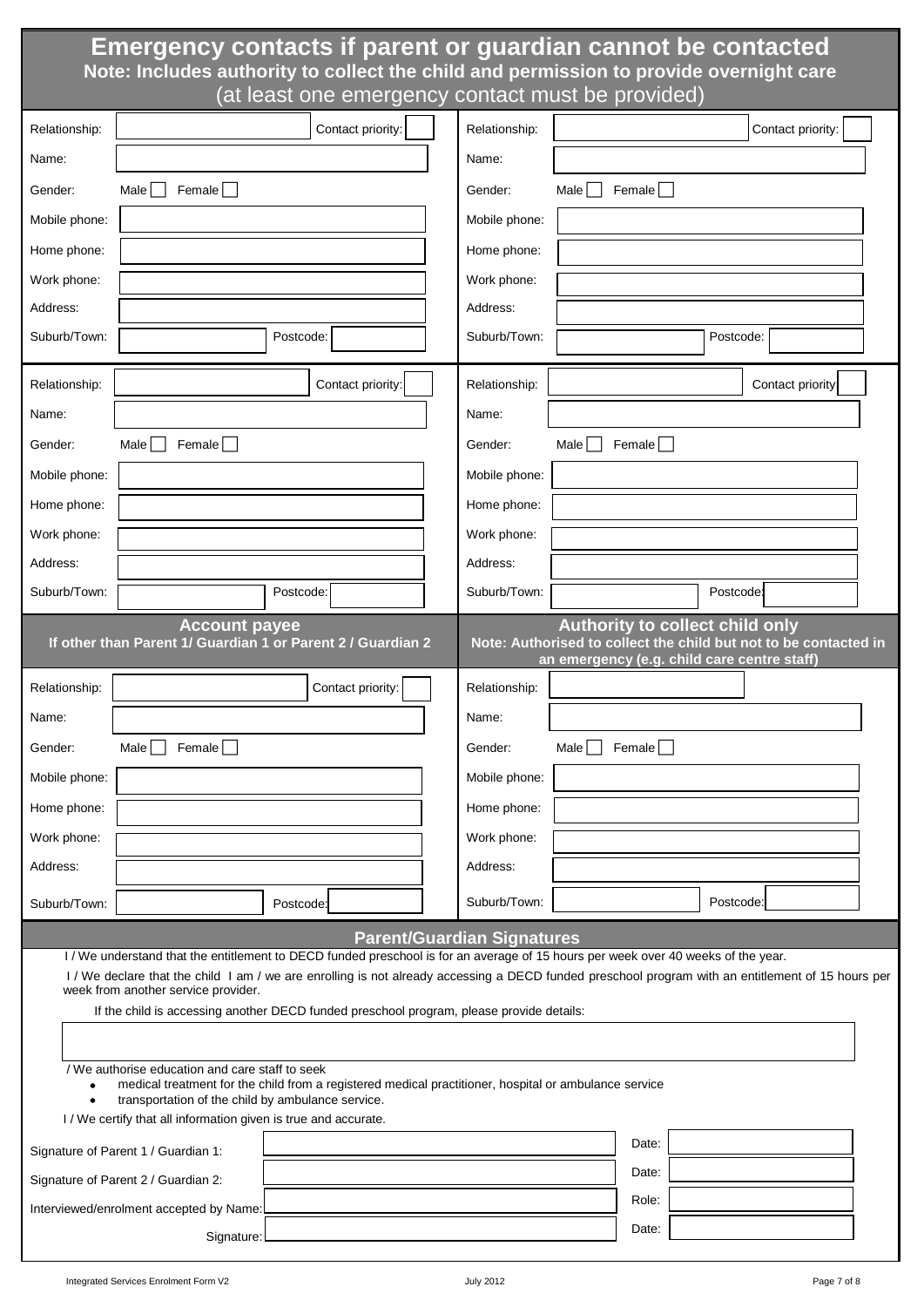|                        | <b>Other relevant Information</b>                                  |                |                    |                                            |               |                        |   |             |                     |           |   |                     |              |                                     |           |   |
|------------------------|--------------------------------------------------------------------|----------------|--------------------|--------------------------------------------|---------------|------------------------|---|-------------|---------------------|-----------|---|---------------------|--------------|-------------------------------------|-----------|---|
|                        | <b>Additional Details - 1</b>                                      |                |                    |                                            |               |                        |   |             |                     |           |   |                     |              |                                     |           |   |
|                        |                                                                    |                |                    |                                            |               |                        |   |             |                     |           |   |                     |              |                                     |           |   |
|                        |                                                                    |                |                    |                                            |               |                        |   |             |                     |           |   |                     |              |                                     |           |   |
|                        |                                                                    |                |                    |                                            |               |                        |   |             |                     |           |   |                     |              |                                     |           |   |
|                        |                                                                    |                |                    |                                            |               |                        |   |             |                     |           |   |                     |              |                                     |           |   |
|                        |                                                                    |                |                    |                                            |               |                        |   |             |                     |           |   |                     |              |                                     |           |   |
|                        |                                                                    |                |                    |                                            |               |                        |   |             |                     |           |   |                     |              |                                     |           |   |
|                        | This information relates to:                                       |                |                    |                                            |               |                        |   |             |                     |           |   |                     |              |                                     |           |   |
|                        | Cultural or religious requirements                                 |                |                    | Medical conditions                         |               | Additional needs       |   |             |                     |           |   |                     |              |                                     |           |   |
| $\Box$ Custody         |                                                                    |                | Allergies          |                                            |               | Developmental concerns |   |             |                     |           |   |                     |              |                                     |           |   |
|                        | <b>Additional Details - 2</b>                                      |                |                    |                                            |               |                        |   |             |                     |           |   |                     |              |                                     |           |   |
|                        |                                                                    |                |                    |                                            |               |                        |   |             |                     |           |   |                     |              |                                     |           |   |
|                        |                                                                    |                |                    |                                            |               |                        |   |             |                     |           |   |                     |              |                                     |           |   |
|                        |                                                                    |                |                    |                                            |               |                        |   |             |                     |           |   |                     |              |                                     |           |   |
|                        |                                                                    |                |                    |                                            |               |                        |   |             |                     |           |   |                     |              |                                     |           |   |
|                        |                                                                    |                |                    |                                            |               |                        |   |             |                     |           |   |                     |              |                                     |           |   |
|                        |                                                                    |                |                    |                                            |               |                        |   |             |                     |           |   |                     |              |                                     |           |   |
|                        |                                                                    |                |                    |                                            |               |                        |   |             |                     |           |   |                     |              |                                     |           |   |
|                        | This information relates to:<br>Cultural or religious requirements |                | Medical conditions |                                            | L             | Additional needs       |   |             |                     |           |   |                     |              |                                     |           |   |
| $\Box$ Custody         |                                                                    |                | $\Box$ Allergies   |                                            | $\Box$        | Developmental concerns |   |             |                     |           |   |                     |              |                                     |           |   |
|                        | Any other information                                              |                |                    |                                            |               |                        |   |             |                     |           |   |                     |              |                                     |           |   |
|                        |                                                                    |                |                    |                                            |               |                        |   |             |                     |           |   |                     |              |                                     |           |   |
|                        |                                                                    |                |                    |                                            |               |                        |   |             |                     |           |   |                     |              |                                     |           |   |
|                        |                                                                    |                |                    |                                            |               |                        |   |             |                     |           |   |                     |              |                                     |           |   |
|                        |                                                                    |                |                    |                                            |               |                        |   |             |                     |           |   |                     |              |                                     |           |   |
|                        |                                                                    |                |                    |                                            |               |                        |   |             |                     |           |   |                     |              |                                     |           |   |
|                        |                                                                    |                |                    |                                            |               |                        |   |             |                     |           |   |                     |              |                                     |           |   |
|                        |                                                                    |                |                    |                                            |               |                        |   |             |                     |           |   |                     |              |                                     |           |   |
|                        |                                                                    |                |                    |                                            |               |                        |   |             |                     |           |   |                     |              |                                     |           |   |
|                        | <b>Office Use only</b><br>Date enrolment details entered in        |                | 2012               | 2013                                       | 2014          | from                   |   |             | Week 1              |           |   |                     |              | Week 2                              |           |   |
| EYS:                   |                                                                    | T1             | $30/1 - 5/4$       | $29/1 - 12/4$                              | $28/1 - 11/4$ | to                     | M | $\mathbf T$ | ${\bf W}$           | <b>TH</b> | F | $\mathsf{M}$        | $\mathbf T$  | $\boldsymbol{\mathsf{W}}$           | <b>TH</b> | F |
| EDID:                  |                                                                    | T <sub>2</sub> | $23/4 - 29/6$      | $29/4 - 5/7$                               | $28/4 - 4/7$  |                        |   |             |                     |           |   |                     |              |                                     |           |   |
|                        |                                                                    | T 3            | $16/7 - 21/9$      | 22/7-27/9                                  | $21/7 - 26/9$ |                        |   |             |                     |           |   |                     |              |                                     |           |   |
|                        |                                                                    | T 4            | $8/10-14/12$       | 14/10-13/12                                | 13/10-12/12   |                        |   |             |                     |           |   |                     |              |                                     |           |   |
| Early entry            | Anticipated start dates<br>year L<br>start: term                   |                |                    | Enrol in                                   |               | from<br>to             | M | $\mathbf T$ | Week 1<br>${\bf W}$ | <b>TH</b> | F | $\mathsf{M}\xspace$ | $\mathbf{T}$ | Week 2<br>$\boldsymbol{\mathsf{W}}$ | <b>TH</b> | F |
|                        | (if eligible and capacity permits)                                 |                |                    | □Long day care                             |               |                        |   |             |                     |           |   |                     |              |                                     |           |   |
| Pre-Entry<br>Preschool | start: term<br>year L<br>start: term<br>year l                     |                |                    | $\square$ Preschool<br>□Enter on Preschool |               |                        |   |             |                     |           |   |                     |              |                                     |           |   |
| School                 | start: term l                                                      | year l         |                    | waiting list                               |               |                        |   |             |                     |           |   |                     |              |                                     |           |   |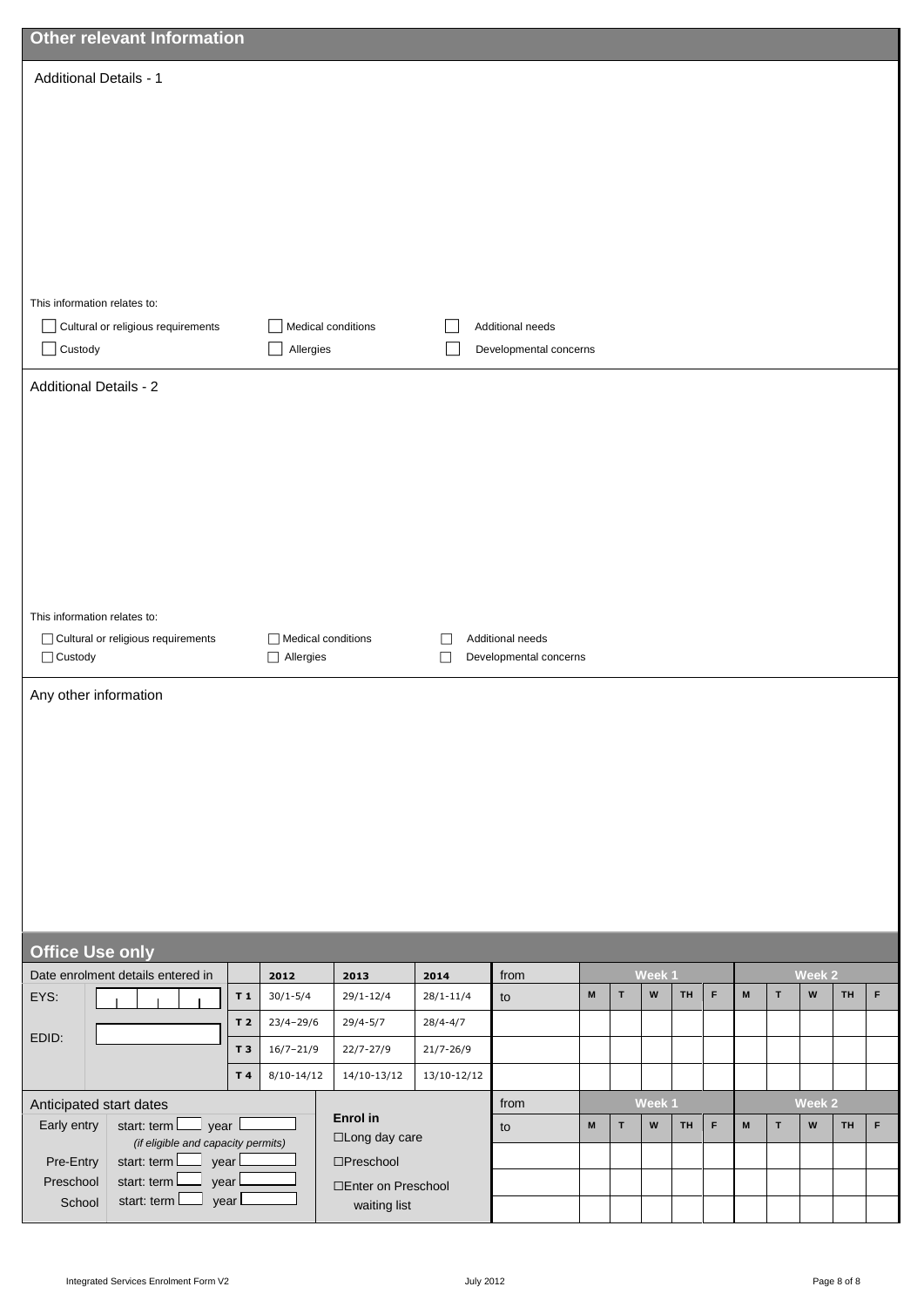### **Parenting Plans**

### **Sleeps Needs**

| AM<br>Approximate Time |            | Approximate Time                                             |  |              |               |                 |  |
|------------------------|------------|--------------------------------------------------------------|--|--------------|---------------|-----------------|--|
| How Long?              |            |                                                              |  | How Long?    |               |                 |  |
| Cot                    | <b>Bed</b> | <b>Special Toy</b>                                           |  | <b>Dummy</b> | <b>Bottle</b> | (Please circle) |  |
|                        |            | How do you settle your child when he/she becomes distressed: |  |              |               |                 |  |
|                        |            |                                                              |  |              |               |                 |  |
|                        |            |                                                              |  |              |               |                 |  |

# **Diet/Feeding Information**

| <b>Bottle</b> | Cup | <b>Feed Self</b> | Fed<br>Snoon | <b>⊺rainer/Cup</b> | (Please circle) |
|---------------|-----|------------------|--------------|--------------------|-----------------|
|               |     |                  |              |                    |                 |

| Parenting Plans relating to this child |
|----------------------------------------|
|                                        |
|                                        |
|                                        |
|                                        |
|                                        |
|                                        |
|                                        |
|                                        |
|                                        |
|                                        |
|                                        |
|                                        |

### **Consents**

| consent to my child to take part in supervised walking excursions within the local area as part of the Centre's<br><b>Program</b>                  |  |
|----------------------------------------------------------------------------------------------------------------------------------------------------|--|
| I consent for my child to be photographed and for their image and name to be published in our newsletter or on<br>display boards around the centre |  |
| I consent to my child's image being placed on our Website or in Newspapers (un named)                                                              |  |
| l consent for my child to be in Kindy/Child Care yearly class picture (professional photos)                                                        |  |
| I consent for the Centre staff to apply sunblock to my child                                                                                       |  |